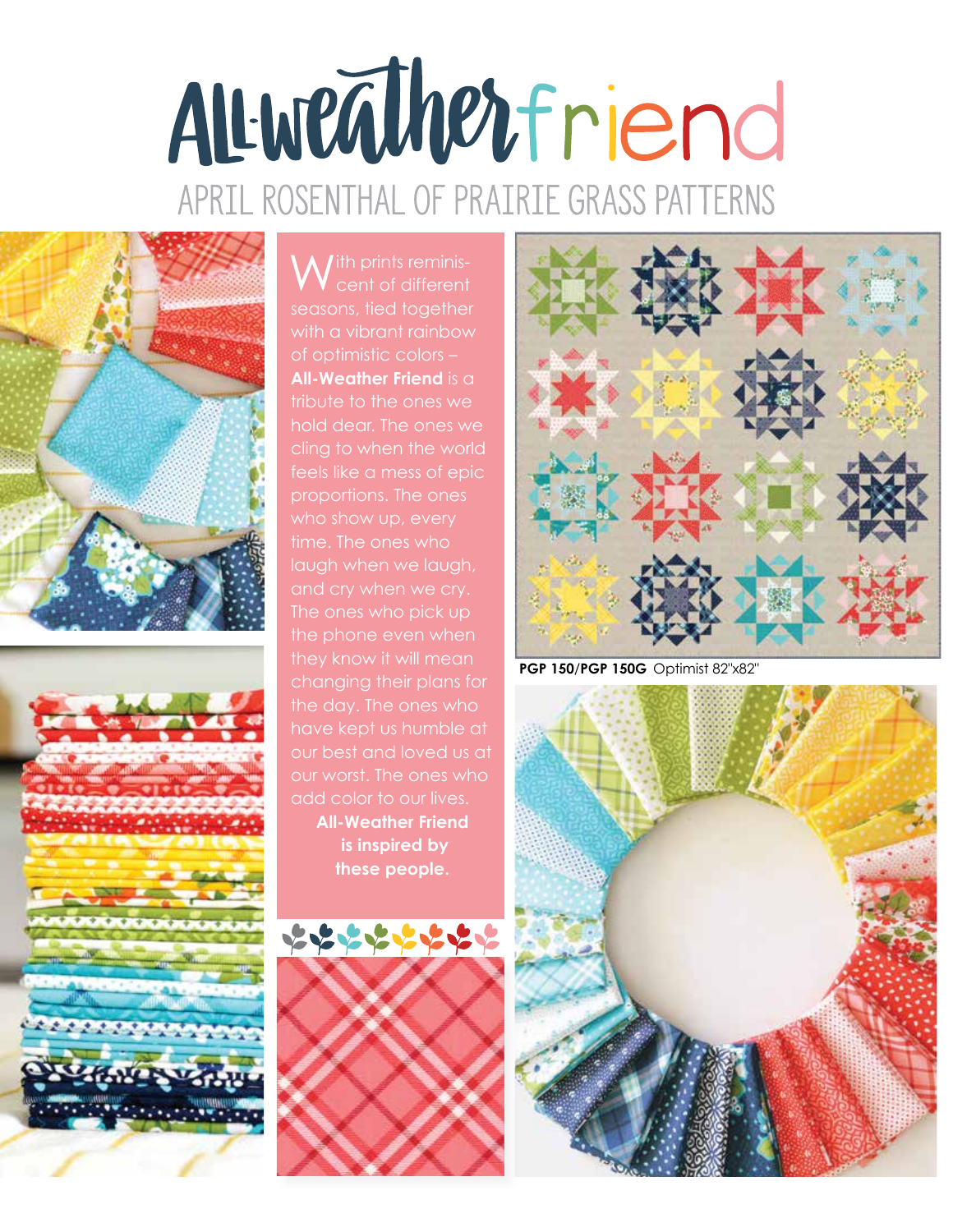## OCTOBER DELIVERY



24060 12



24062 12



**PGP 151**/**PGP 151G** Trustfall 54"x54"





















24066 11



24064 11 24064 21 24065 16





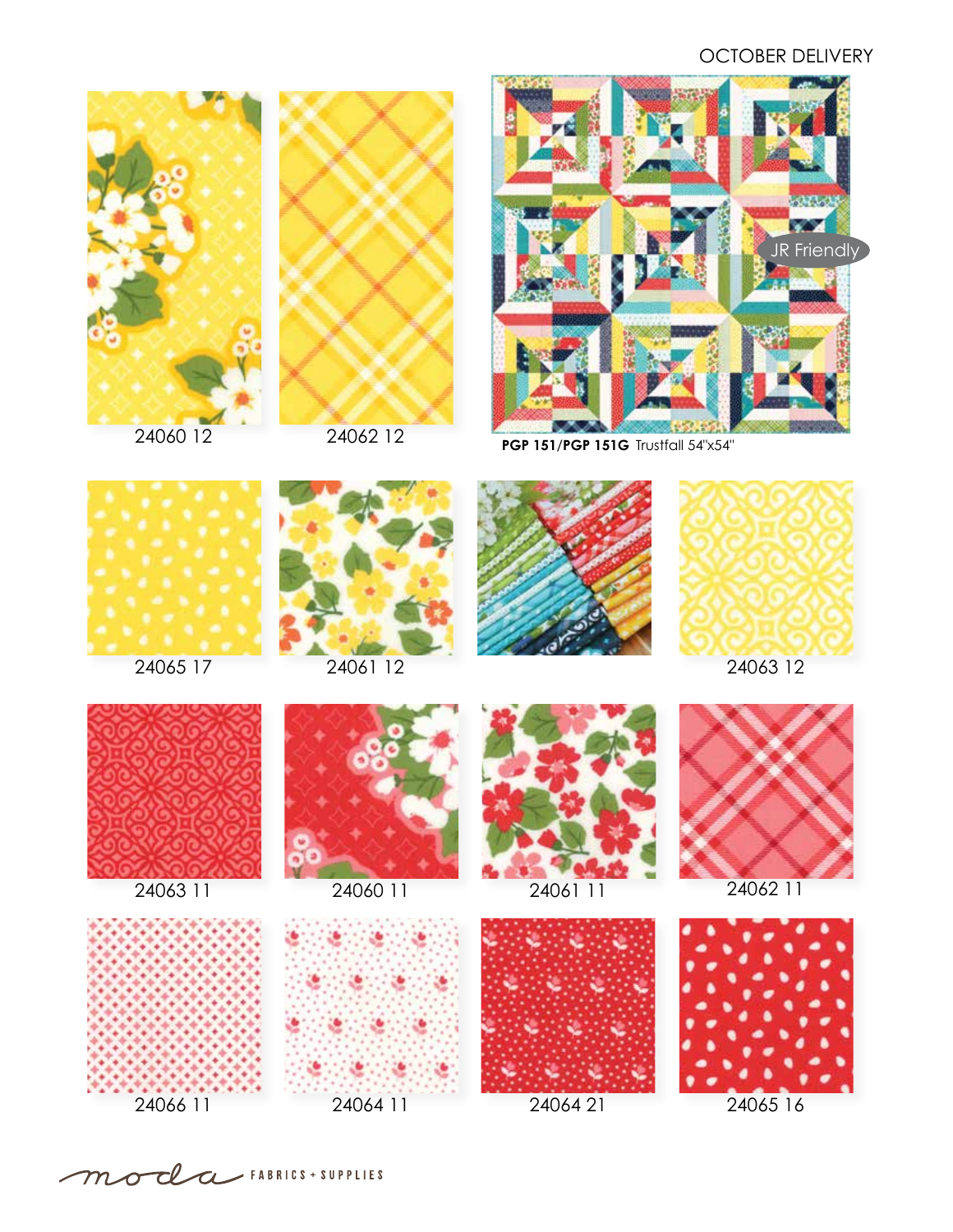















Live to the rhythm of the rain and sun. - Sophie Marceau





24062 13 24063 14 24065 18





**PGP 149**/**PGP 149G** Secret Keeper 70"x86"